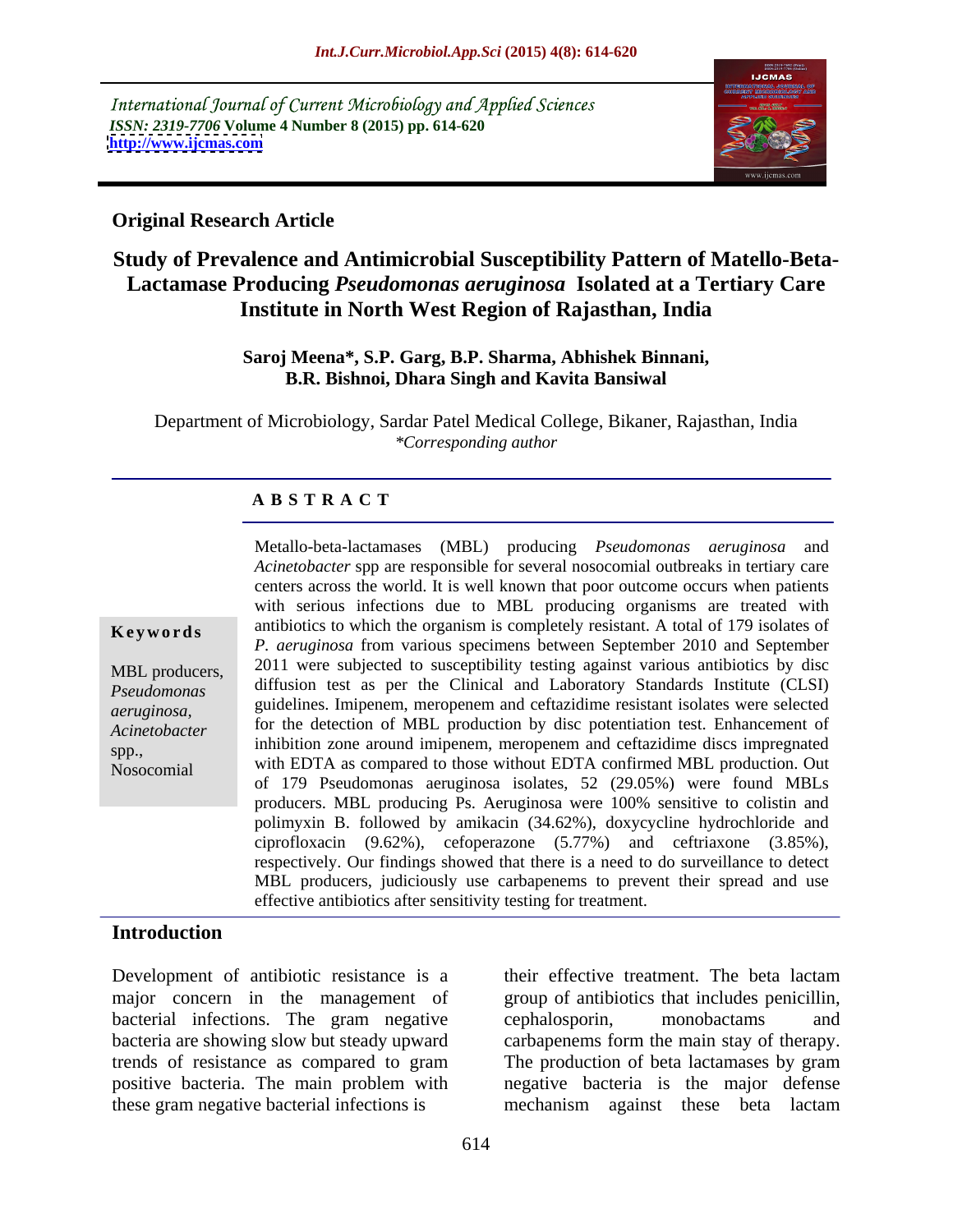antibiotics. The bacteria have responded by producing newer beta lactamases like last resort for treating infections due to extended spectrum beta lactamases multi-drug resistant Gram-negative bacilli. (ESBLs), plasmid mediated Amp-C Therefore, detection of MBL-producing enzymes, and carbapenem hydrolyzing beta lactamases (MBL) (Medeiros, 1997; optimal treatment of patients and to control Gniadkowski, 2001). the spread of resistance (Bush *et al.*, 1995).

The beta-lactamases are the major defense Consequently, the rapid detection of system of gram-negative bacteria against carbapenemase production is necessary to beta-lactam antibiotics. The beta-lactamases can be broadly divided into enzymes with a serine residue at the active site, similar to bacterial penicillin-binding proteins and metallo enzymes with zinc ion as a cofactor

Metallo-beta-lactamases have recently 2010 to September 2011 to detect Matello become more prominent among the beta-<br>beta-lactamase producing strains of lactam-hydrolyzing enzymes. It is *Pseudomonas aeruginosa* in various clinical anticipated that plasmid-mediated resistance specimens from attached Hospitals. Total to carbapenems will continue to increase 179 *Pseudomonas aeruginosa* were isolated

Metallo-β-lactamases have potent other respiratory tract specimens, body hydrolyzing activity not only against fluids, high vaginal swabs, ear swabs, stool carbapenem but also against other  $\beta$ -lactam etc. Received from patients attending antibiotics such as penicillins and various outpatient departments and admitted cephalosporins. The genes responsible for in wards at P.B.M. hospital and associate MBL production are horizontally group of hospitals, were included in this transferable via plasmids and can rapidly spread to other bacteria. The genes responsible for MBL production may be chromosomally mediated and therefore poses a threat of spread of resistance by All consecutive, non-duplicate isolates of gene transfer among the Gram-negative bacteria (Bush *et al.,* 1995; Bush, 1998; various specimens of patients attending

and are inhibited or blocked by metal chelators, such as EDTA and thiol- based Specimens included are urine, blood, compounds (2-mercaptopropionic acid wound, pus, sputum and other respiratory MPA). MBLs are not inhibited by the tract specimens, body fluids, high vaginal commercially available inhibitors like clavulanic acid, sulbactam and tazobactam.

Carbapenems are often used as antibiotics of Gram negative bacilli is crucial for the

Consequently, the rapid detection of initiate effective infection control measures to prevent their dissemination.

### **Materials and Methods**

(Joris *et al.,* 1988; Garau *et al.,* 2004; Hall This study was carried out in the and Barlo, 2004). Department of Microbiology, Sadar Patel (Bush *et al.*, 1995). from various clinical specimens such as Medical College, Bikaner from September beta-lactamase producing strains of urine, blood, wound swabs, pus, sputum and study.

### **Inclusion criteria**

Bennett, 1999).<br>
Warious outpatient departments and admitted<br>
in wards at P.B.M. hospital and associate<br>
MBLs require zinc for their catalytic activity<br>
methods of hospitals. *Pseudomonas aeruginosa* collected from various outpatient departments and admitted in wards at P.B.M. hospital and associate group of hospitals.

swab, stool and CSF etc.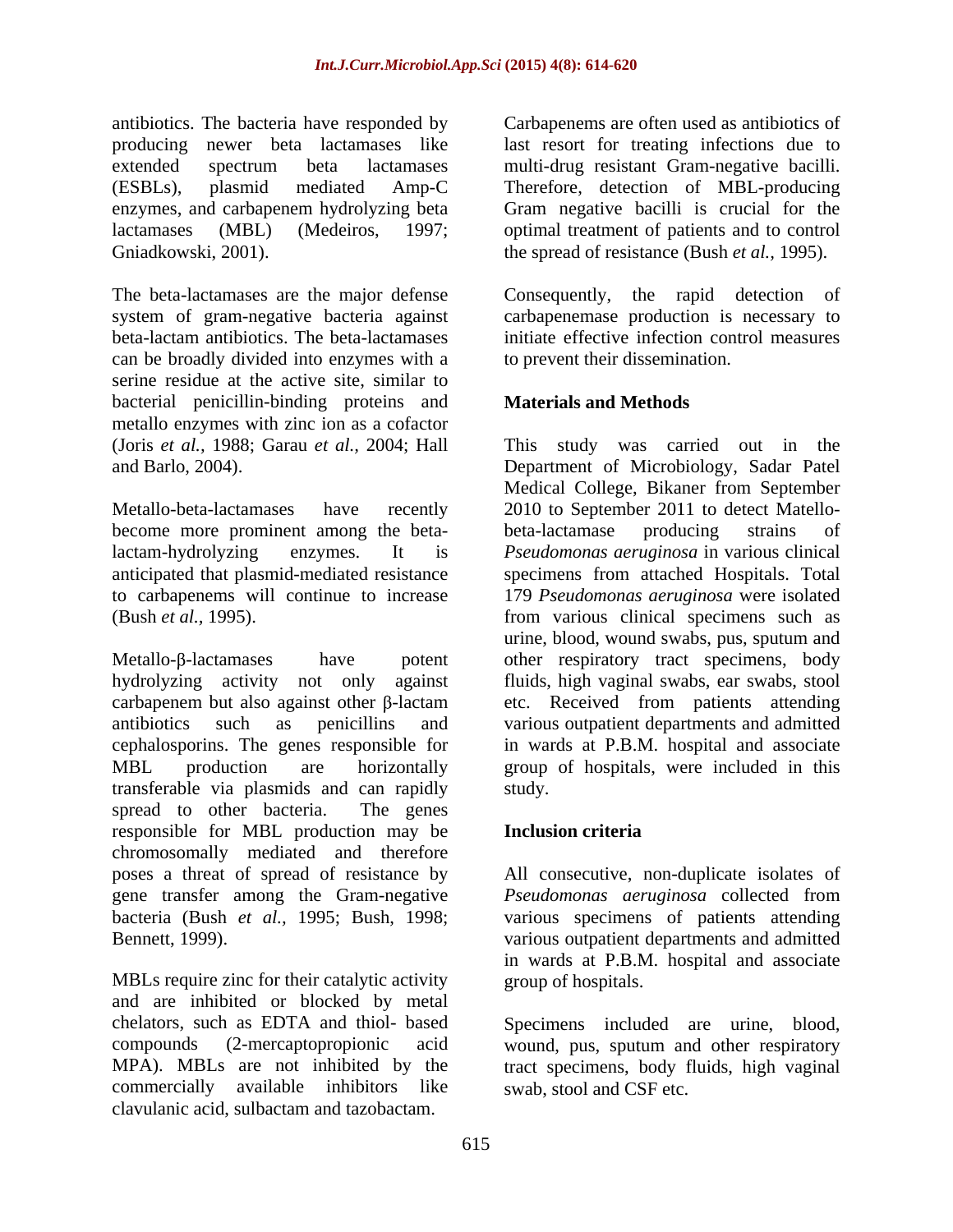Isolation of three organism types with no Following antibiotic discs (obtained from predominating organism and repeated Hi-Media, Mumbai, India) were used for isolates from same patient were excluded from this study.

# **Biopharma, 2007; Palmer** *et al.***, 2007) [µg].**

The samples were processed for the **Metallo beta lactamases detection** identification of organisms on the basis of conventional microbiological procedures Initial Screening Tests (Bhalerao *et al.,* and were screened for MBLs. All isolates 2010): were cultured on Mac Conkey Agar and Blood Agar and urinary isolates on Inoculum was prepared by suspending few Hichrome UTI media (obtained from Hi-<br>colonies of test strain in 0.9 % sterile saline Media, Mumbai, India) also and incubated at and turbidity was adjusted to 0.5 McFarland 37°C for 24 hrs. They were identified to turbidity tube. A lawn culture was made species level by their characteristic from the inoculum using a sterile cotton appearances on the media, pigment swab on the surface of Mueller-Hinton agar production, Gram's stain, Oxidase test, medium and Ceftazidime (30µg), Imipenem Motility and the pattern of the biochemical  $(10\mu g)$ , and Meropenem  $(10\mu g)$  discs were

# Antibiotic susceptibility testing 37<sup>o</sup>C.

The isolates were tested for antimicrobial Interpretation: The isolates showing susceptibility on Mueller Hinton agar by inhibition zone size of  $\leq 16$  mm with Kirby Bauer disk diffusion method with an Imipenem (10 µg), Meropenem (10µg) and inoculum matched of  $0.5$  McFarland's with Ceftazidime  $(30 \mu g)$  were identified as turbidity standard as per CLSI MBL producers and shortlisted for recommendation. A lawn culture was made on the surface of medium by a sterile cotton swab with an inoculum matched with 0.5 Phenotypic confirmatory test with McFarland turbidity standard, prepared by combination disks (Sofia Constantiniu *et al.,* suspending few colonies of test strain in  $2004$ : 0.9% sterile saline. Then the antimicrobial discs were applied on the inoculated agar This test requires the use of a Imipenem, surface with all sterile precautions, and the plates were incubated at 37°C overnight. and in combination with a solution of EDTA

**Exclusion criteria** *Pseudomonas aeruginosa* ATCC 27853 was used to check the potency of the disc. Following antibiotic discs (obtained from antimicrobial sensitivity testing:

**Processing of specimens** hydrchloride (30 µg), Ceftazidime (30 µg), The clinical isolates were processed Meropenem (10 µg), Ciprofloxacin (5 µg), immediately as follows- Nitrofurantoin (300 µg), Cefoperazone (75 **Microbiological methods (AVI** Polymixin (300 µg) and Tobramycin (10 Amikacin (30 µg), Doxycycline Imipenem (10 µg), Ceftriaxone (30 µg), µg), Piperacillin (100 µg), Colistin (10 µg),  $\mu$ g).

### **Metallo beta lactamases detection**

2010):

reactions. applied with all sterile precautions. The colonies of test strain in 0.9 % sterile saline plates were incubated for 18–24 hours at  $37^{\circ}$ C.

> Interpretation: The isolates showing inhibition zone size of  $\leq 16$  mm with MBL producers and shortlisted for confirmation of MBL production.

Phenotypic confirmatory test with 2004):

Meropenem and a Ceftazidime disk alone (a 0.5-m EDTA solution was prepared by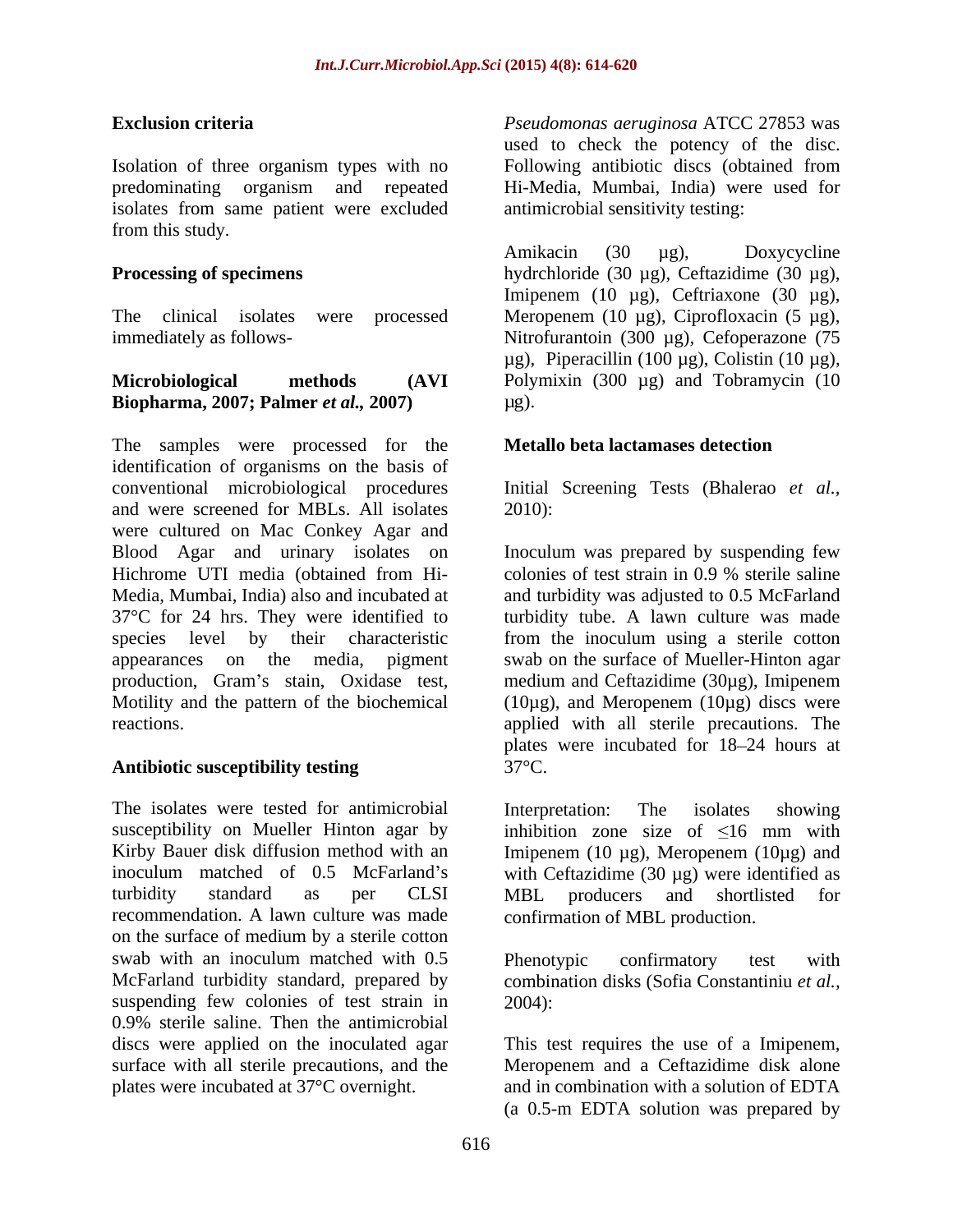dissolving 186.1 g of disodium EDTA  $2H_2O$  placed at least 20 mm center to center on the

In this test, two 10-µg imipenem discs were

in 1000 ml of distilled water and adjusting it plate of test organism and 10 µl of EDTA to pH 8.0 by using NaOH. solution was added to one of the disc. The The mixture was sterilized by autoclaving). imipenem-EDTA discs were compared after inhibition zones of the imipenem and 16–18 h of incubation at  $37^{\circ}$ C.

### **Table.1** Distribution of MBL producing *Pseudomonas aeruginosa*

| .    | <b>Organ</b>     | <b>Total</b>  | <b>MBL</b>                                | <b>Percentage</b> $(\% )$<br>the contract of the contract of the contract of the contract of the contract of the contract of the contract of |
|------|------------------|---------------|-------------------------------------------|----------------------------------------------------------------------------------------------------------------------------------------------|
| IND. |                  | numbers       | produc<br>36 I.N                          |                                                                                                                                              |
|      | monas aeruginosa | $\sim$ $\sim$ | $\sim$ $\sim$<br>$\overline{\phantom{a}}$ | $20.05 \mu$<br>20.00                                                                                                                         |
|      |                  |               |                                           |                                                                                                                                              |

# **Table.2** Distribution of MBL producing and non MBL producing *Pseudomonas aeruginosa* isolates from various clinical specimens

| <b>S.N.</b> | <b>Clinical sample</b>                 | <b>Total Pseudomonas</b>  | Pseudomonas              | Pseudomonas                      |
|-------------|----------------------------------------|---------------------------|--------------------------|----------------------------------|
|             |                                        | <i>aeruginosa</i> isolate | aeruginosa MBL           | aeruginosa MBL                   |
|             |                                        |                           | positive isolate $(\% )$ | $\perp$ negative isolate $(\% )$ |
|             | $\log k$ other wound discharges        | 53 (29.61%)               | 20 (38.46%)              | 33 (25.98%)                      |
|             | $2.1$ Urine                            | 48 (26.82%)               | 15 (28.85%)              | 33 (25.98%)                      |
|             | . Sputum & Respiratory tract specimens | 58 (32.40%)               | 12 (23.08%)              | $46(36.22\%)$                    |
|             | <b>Blood</b>                           | 08 (4.47%)                | 04(7.69%)                | 04(3.15%)                        |
|             | i. Ear swabs                           | 08 (4.47%)                | $01(1.92\%)$             | $07(5.51\%)$                     |
|             | 6. Body fluids                         | 01(0.56%)                 | $0(0.00\%)$              | 01(0.79%)                        |
|             | High vaginal swab                      | 02(1.12%)                 | $0(0.00\%)$              | 02(1.57%)                        |
|             | 8. Corneal swabs                       | $01(0.56\%)$              | $0(0.00\%)$              | 01(0.79%)                        |
|             | 9. TOTAL                               | 179                       |                          | 127                              |

### **Table.3** Antimicrobial susceptibility pattern of MBL producing and non-MBL producing *Pseudomonas aeruginosa*

| ♪   | <b>Antibiotics</b>              | Pseudomonas aeruginosa       | Pseudomonas aeruginosa         |
|-----|---------------------------------|------------------------------|--------------------------------|
| No. |                                 | <b>MBL</b> positive isolates | <b>MBL negative isolates</b>   |
|     |                                 | $($ %)                       | $\gamma$ <sub>0</sub> $\gamma$ |
|     | Amikacin                        | 18 (34.62%)                  | 89 (70.08%)                    |
|     | Ceftazidime                     | $00(0.00\%)$                 | 115 (90.55%)                   |
|     | Ceftriaxone                     | 02 (03.85%)                  | 61 (48.03%)                    |
|     | Ciprofloxacin                   | 05(09.62%)                   | 41 (32.28%)                    |
|     | Cefoperazone                    | 03 (05.77%)                  | 99 (77.95%)                    |
|     | Colistine                       | 52 (100%)                    | 127 (100%)                     |
|     | Doxycycline hydrochloride       | 05(09.62%)                   | 39 (30.71%)                    |
|     | Imipenem                        | $00(0.00\%)$                 | 112 (88.19%)                   |
|     | Meropenem                       | $00(0.00\%)$                 | 104 (81.89%)                   |
|     | 10. Nitrofurantoin <sup>*</sup> | $00(0.00\%)$                 | $20(60.60\%)$                  |
|     | 11. Pipracillin                 | $00(0.00\%)$                 | 93 (73.22%)                    |
|     | 12. Polymixin-B                 | 52 (100%)                    | 127 (100%)                     |
|     | 13. Tobramycin                  | $00(0.00\%)$                 | 84 (66.14%)                    |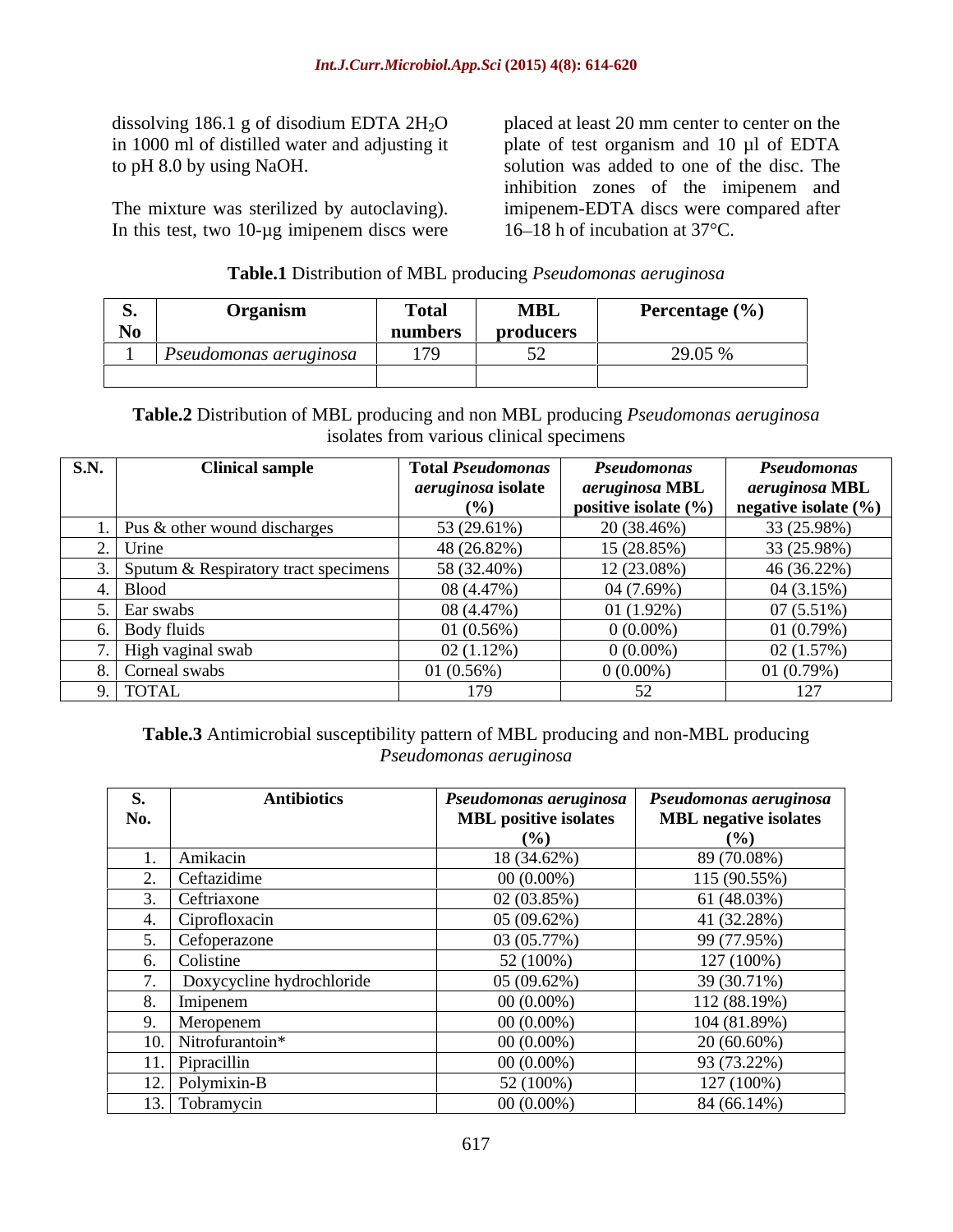\* Nitrofurantoin was tested against urinary isolates only



DISTRIBUTION OF MBLPRODUCING AND NON MBLPRODUCING PSEUDOMONAS AERUGINOSA ISOLATES FROM VARIOUS<br>CLINICAL SPECIMENS



ANTIMICROBIAL SUSCEPTIBILITY PATTERN OF MBL PRODUCING AND NON-MBL PRODUCING<br>PSEUDOMONAS AERUGINOSA

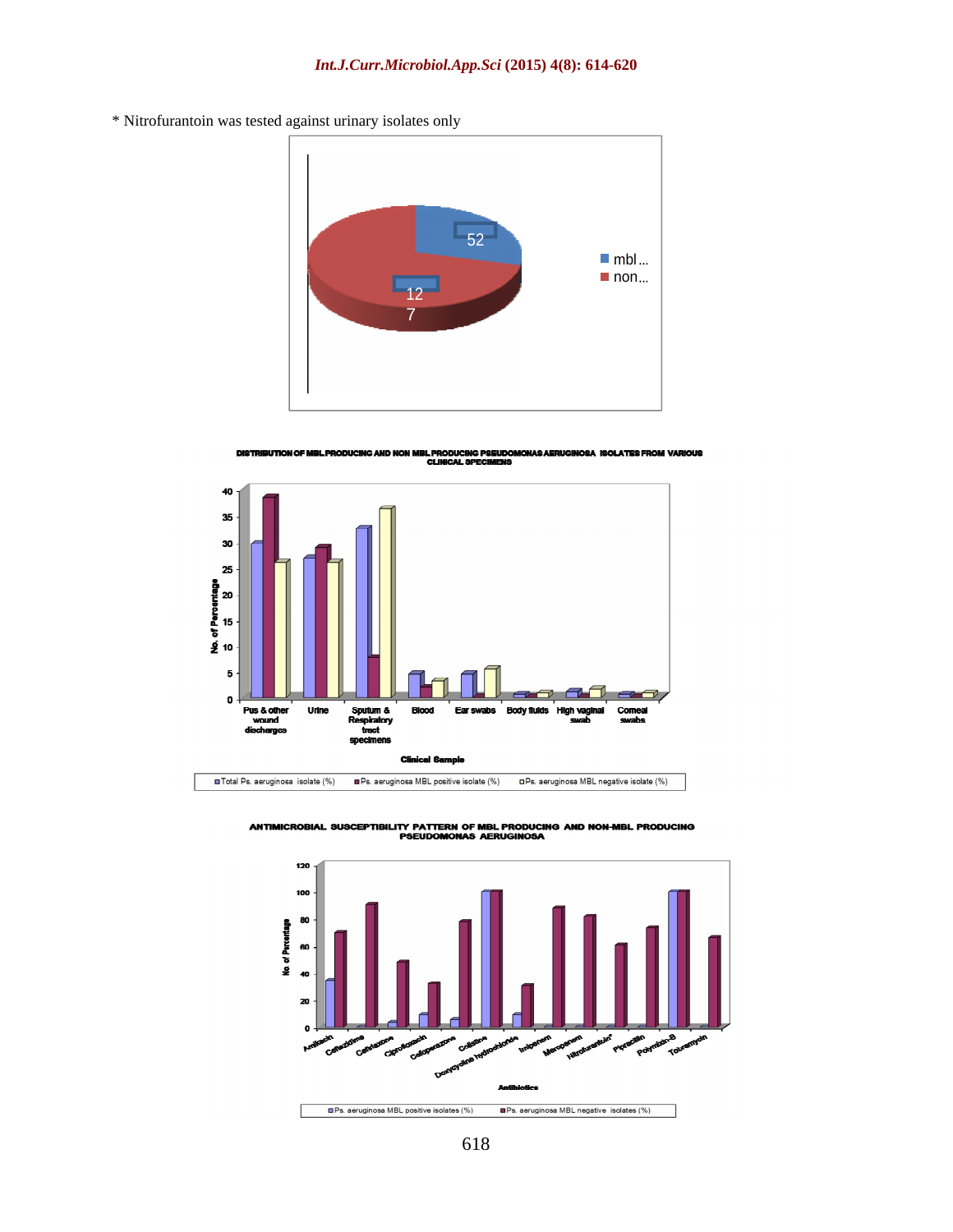In the similar manner Ceftazidime and production in 28.57% Pseudomonas. Meropenem antibiotic discs were used with and without EDTA for detection of MBL In the present study MBL producing

MBLs have been identified from clinical discharges 38.46% followed by urine isolates worldwide, with an increasing 28.85%, sputum and respiratory tract frequency over the past few years and strains producing these enzymes have been were noticed by Pitout *et al.* (2005) where responsible for prolonged nosocomial MBL producing *Pseudomonas aeruginosa* outbreaks that were accompanied by serious were most frequently from urine 43% infections. The occurrence of an MBL- followed by wounds (purulent) 21%, positive isolate in a hospital setting poses a therapeutic problem, as well as a serious concern for infection control management. The antibiotic sensitivity pattern of MBL The accurate identification and reporting of producing *Pseudomonas aeruginosa* was as MBL-producing *Pseudomonas* aeruginosa follow; 100% sensitivity for Polymixin B & will aid infection control practitioners in Colistin that was similar to Sarkar et al. preventing the spread of these multidrug- (2006) and Deeba Bashir *et al.* (2011). MBL resistant isolates. producer *Pseudomonas aeruginosa* were

*Acinetobacter* spp. is also notorious, both for its ability to acquire antibiotic resistance and for the ability of some strains, to cause nosocomial outbreaks. Therefore, early laboratory detection is of great clinical

MBL producing isolates are associated with a higher morbidity and mortality. The world Intellectual Property occurrence of an MBL positive isolate poses not only a therapeutic problem but is also a serious concern for infection control management. As a result of being difficult to bacteria. Antimicrob. Agents detect, such organisms pose significant risks Chemother. 43:1-4. particularly due to their role in unnoticed spread within institutions and their ability to participate in horizontal MBL gene transfer, with other pathogens in the hospitals (Deeba Bashir *et al.*, 2011).

Interpretation: When there was an increase In the present study MBL production was of  $\geq$  7 mm in inhibition zone diameter and in 29.05% isolates of *Pseudomonas* around combination disk of Imipenem and *aeruginosa*. This high incidence of MBL EDTA solution versus the inhibition zone production was also reported by M.J.C. diameter around Imipenem disk alone, was Noyal et al (2009) where MBL production considered as confirmed MBL producer. was observed in 31.07% *Pseudomonas aeruginosa*, De *et al.* (2010) observed MBL

producing organisms. *Pseudomonas aeruginosa* were recovered production in 28.57% *Pseudomonas*.<br>In the present study MBL producing most frequently from pus and other wound discharges 38.46% followed by urine specimens 23.08%, similar observations were most frequently from urine 43% respiratory tract specimens 20%.

> Colistin that was similar to Sarkar *et al.* (2006) and Deeba Bashir *et al.* (2011). MBL 34.62% sensitive to Amikacin and 3.85% sensitive to Ceftriaxone that was similar to Horieh Saderi et al. (2008).

# **References**

- importance. AVI Biopharma, 2007-01-18. Antisense antibacterial method and compound. World Intellectual Property Organization. Retrieved 2008-10-18.
	- Bennett, P.M. 1999. Integrons and gene cassettes: A genetic construction kit for bacteria. *Antimicrob. Agents Chemother.,* 43: 1–4.
- Bashir *et al.,* 2011). *Pravara Med. Rev.,* 5(3).Bhalerao, D.S., Roushani, S., Kinikar, A.G., Akhter, I. 2010. Study of Metallo-beta lactamase producing *Pseudomonas aeruginosa* in Pravara Rural Hospital.